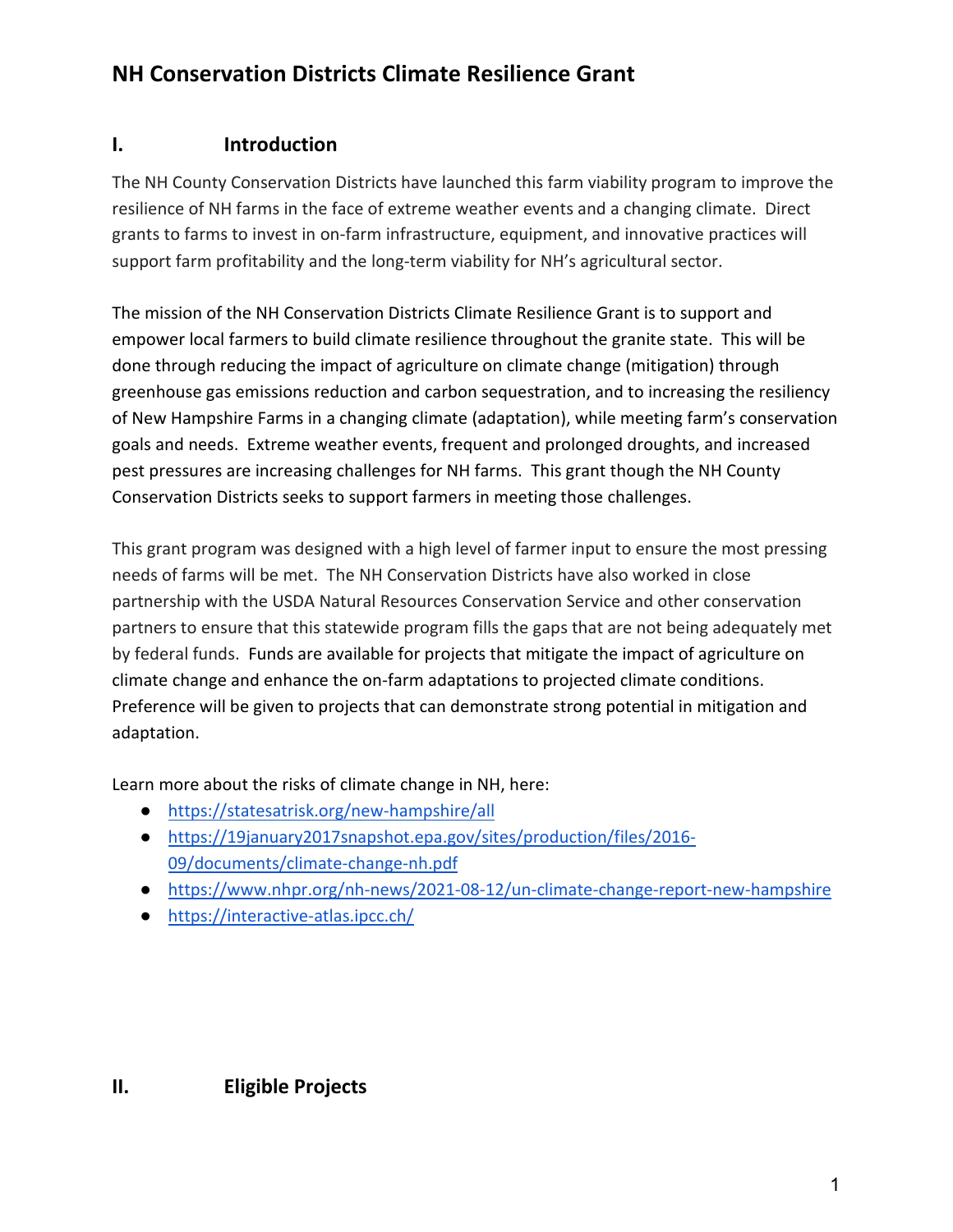The NH County Conservation Districts request proposals from farms who seek funding to make investments in the following areas, but welcome proposals for projects that are not represented on the list below if they are aligned with the mission and goals of the program:

- Practices which promote minimizing soil erosion and maximizing carbon capture:
	- Cover Cropping
	- Transitioning to reduced/no-tillage
	- Mulching
	- Wind breaks/buffers
	- Equipment and materials to promote healthy soil practices (ex. Silage tarps,, roller/crimper, low or no-till implements).
	- Transitioning to rotational grazing and grass based systems (fencing)
	- Crop rotation
	- Fixing gullies on fields, stopping further soil loss
	- Soil nutrient management
	- Soil testing
	- Soil carbon monitoring and testing
	- Soil sensors
- Practices which promote sustainable water management:
	- Waste/Manure storage and management
	- Run-off capture and re-use
	- Riparian pollinator buffers and plantings
	- Efficient irrigation systems
	- Efficient Well systems
	- Water sensors
- Integrated Pest Management Practices (IPM)
	- Fruit and Vegetable Netting
- Weather stations and sensors
- Climate batteries

The following will be funded:

- Practice implementation costs
- Materials costs
- Architectural, land planning, and/or engineering services
- Other direct expenses
- Equipment (All equipment purchased through grant funds must be new and under product warranty or, in the case where this is not possible, the equipment must have a lifespan that justifies the investment)
- Technical assistance
- Consultant and legal services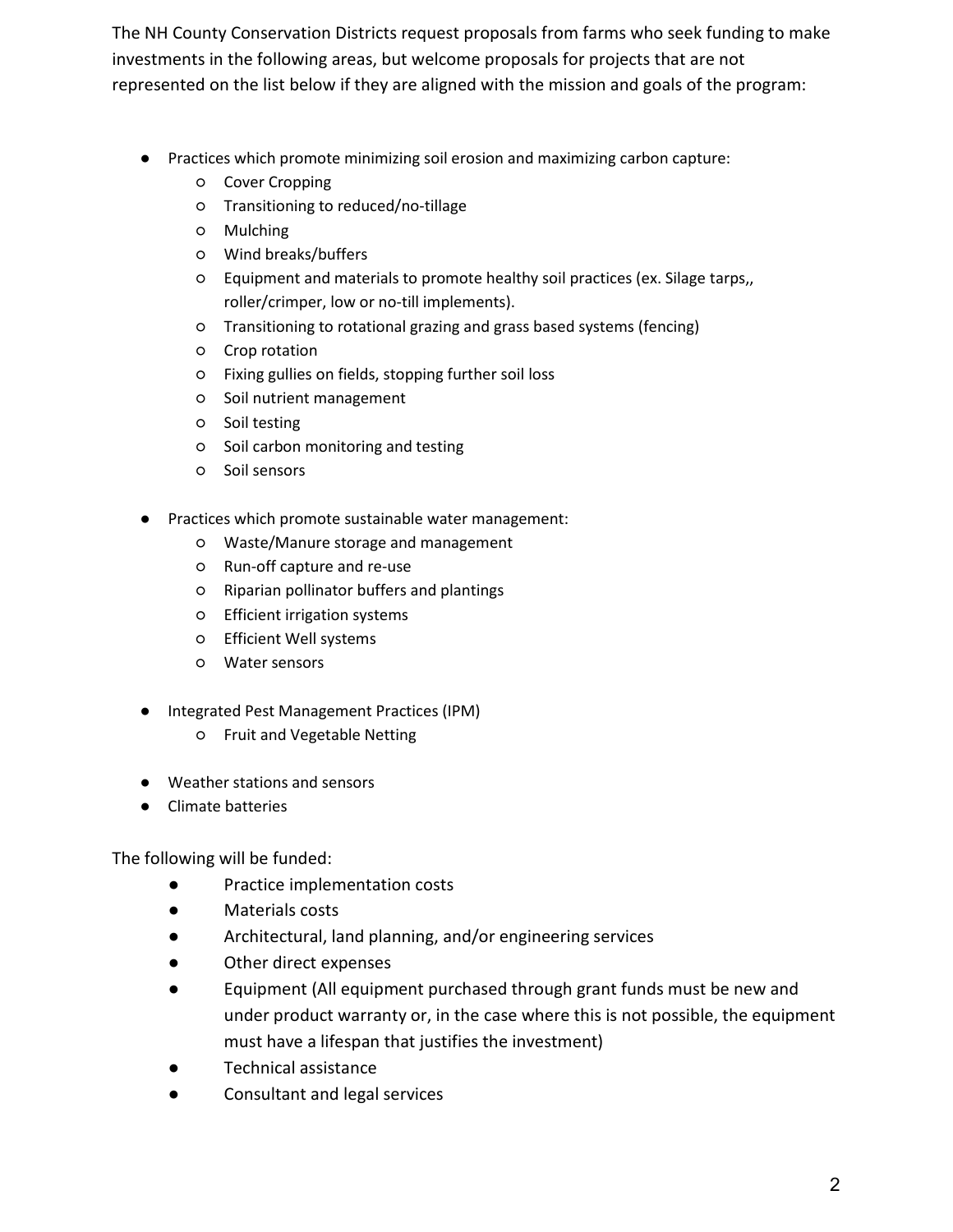The following will not be funded:

- Advertising
- Research and feasibility studies
- Efforts that will not lead to increased climate resiliency through adaptation and/or mitigation
- **Experimental projects**
- This grant round funding is not available for renewable energy and energy efficiency projects, but the NH Conservation Districts hope to offer funding for these projects in the future. If this type of project is of interest, please contact your local conservation district. Demonstrated interest is crucial in securing grant dollars to fund these projects!

### **Priority will be given to projects/practices that:**

- Focus on climate change mitigation or adaptation
- Follow application guidelines
- Have a detailed plan for project implementation, education, long-term maintenance, and sustainability
- Are scientifically supported by NRCS, UNH Extension, and NHACD
- Have a strong track record of success
- Provide opportunities to partner with their local conservation district to offer community education, and share their project story or testimonial through conservation district publications and/or social media
- Provide opportunities to partner with their local conservation district, NHACD, and partner organizations to monitor their projects, and assess project implementation and results for future programming and research.

# **III. Eligible Applicants & Sites**

### **A. Eligible Applicants**

Farms in New Hampshire. Eligible farms must be selling direct to consumer, or through wholesale markets for at least two years. Eligible farms must have secure access (own, lease) to land on which the operator is farming. If leasing, the lease must be in writing, and have a term long enough for the farmer to complete the proposed improvement project and see a return on the investment. To receive funding a farm must operate in compliance with all applicable federal, state, and local regulations.

# **B. Eligible Sites**

Projects will need the signed consent and approval of the appropriate governing body or landowner(s).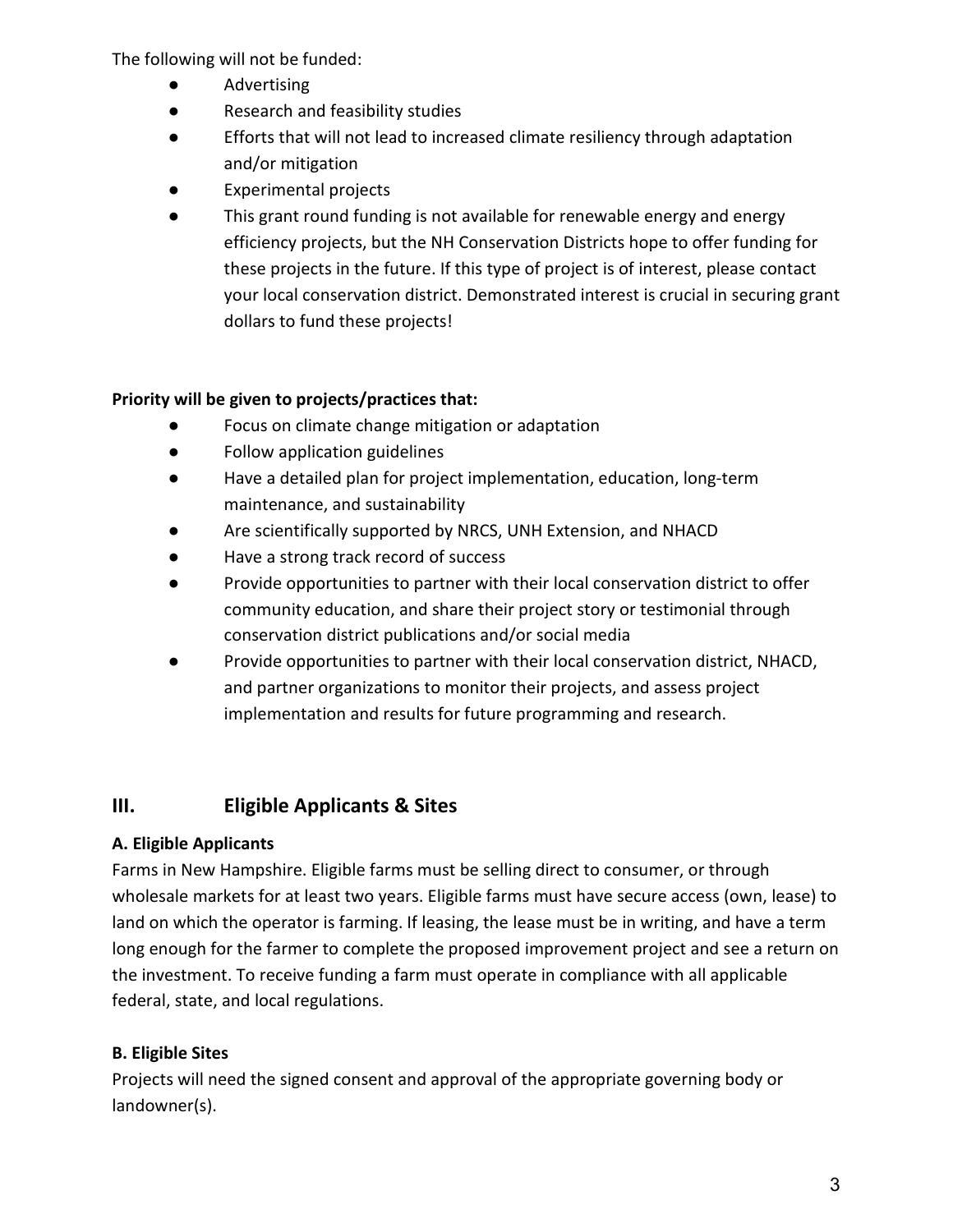# **IV. Program Funding and Project Duration**

#### **A. Funding Availability**

Due to 2022 being the pilot year of the grant program, funding is limited to \$50,000 among the 10 NH Conservation Districts ( \$5,000 for each district).

The grant will provide a cost share program for farms – grant covers up to 75% of project costs not to exceed \$5,000/farm.

To better understand the needs of NH farmers in regards to climate change resiliency, and to secure further funding for this program, we welcome any and all interested applicants to apply with the understanding that this year's grant awardees will be limited. Please note that the 2023 grant round will be able to offer funding to more applicants. Applicants who apply for the pilot in 2022 will have the benefit of receiving feedback on applications with an opportunity to make improvements and reapply for the 2023 funding round that we anticipate opening in November 2022.

Program administrators reserve the right to offer funding to selected projects at an amount less than requested in the application budget. Program administers also reserve the right to deny funding to applicants that do not propose a strong project. Remaining funding, if any, will be made available in future grant rounds.

Program participants must provide receipts verifying expenditures have occurred within the contract period. Relevant costs incurred prior to contract execution can be funded on a caseby-case basis, and require a waiver, reasonable explanation, and approval from district staff for reimbursement. Contact your district's staff for more information.

#### **B. Project Timeframe**

Project must be completed and final report submitted by December 31, 2023

#### **C. Timeframe: Grant Award Funding Decisions and Allocations**

| <b>Process</b>                                                                               | <b>Approximate Time Frame</b> |
|----------------------------------------------------------------------------------------------|-------------------------------|
| 1. RFP is available.                                                                         | June 1, 2022                  |
| 2. Optional Informational Session & one-on-one<br>Conservation District Assistance available | June 8, 2022 at 7:00PM        |
| 2. Proposals are due.                                                                        | July 29, 2022                 |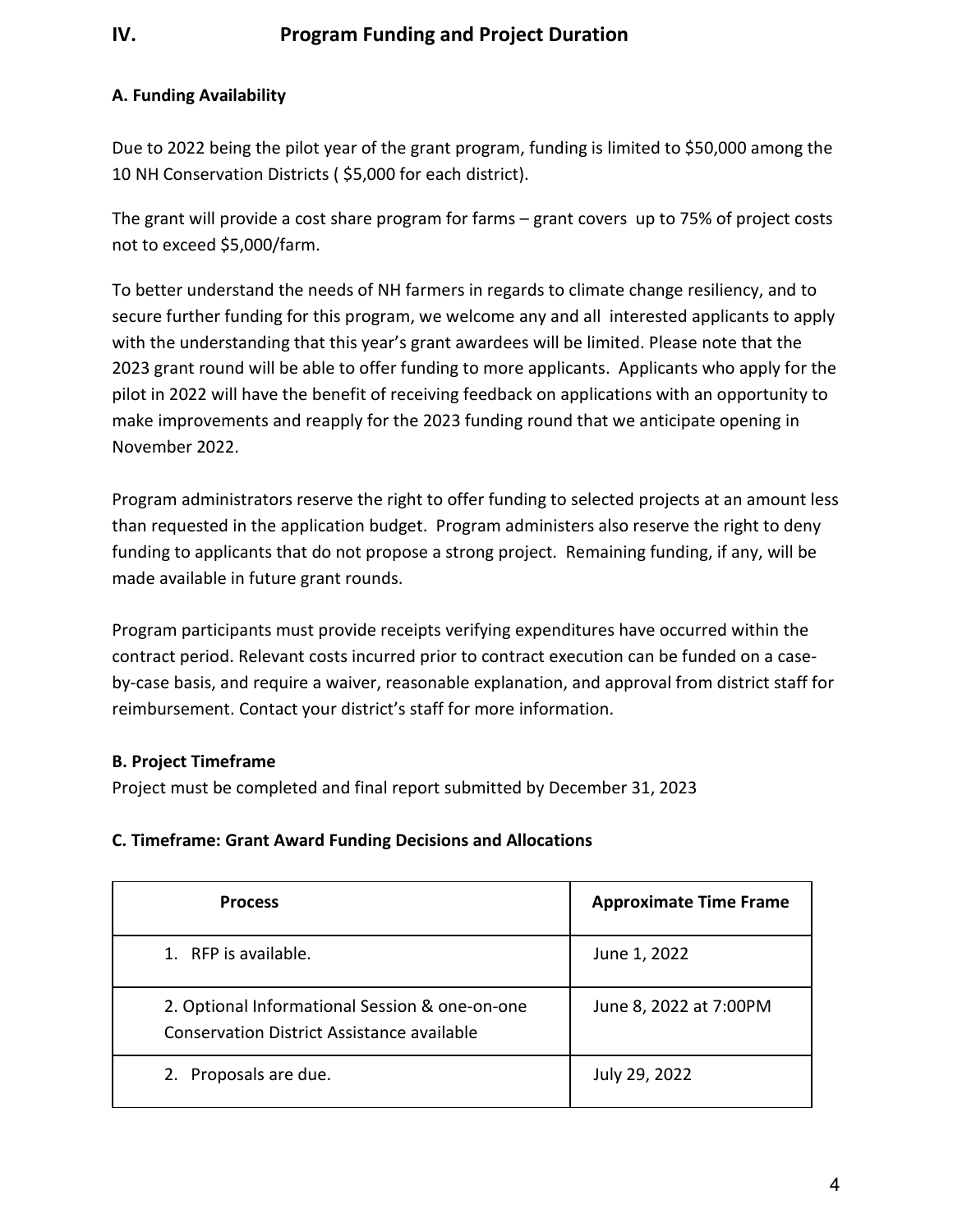| 3. Proposal review process. Applicants may be<br>contacted for additional information to clarify the<br>project. | August 1-September 1,<br>2022 |
|------------------------------------------------------------------------------------------------------------------|-------------------------------|
| 4. All Applicants are notified of funding decision.                                                              | By September 1, 2022          |
| 5. Project ends and report and photos are due.                                                                   | December 31, 2023             |

o No payment will be made for project costs incurred prior to notification of grant award.

# **V. Application Submittal Procedure**

The proposal can be submitted digitally or by hard copy in the mail. Applications must be postmarked by the due date.

| A. Proposals Mailed to:       |
|-------------------------------|
| <b>BCCD</b>                   |
| 64 Court Street               |
| Laconia, NH 03246             |
| Or email to:                  |
| belknapconservation@gmail.com |

### **Proposal Due Date:July 29, 2022**

# **VI. Grant Funding and Information Required for Funded Applications**

## **A. Successful Applicants – Grantees - will be required to submit the following additional information upon notification of award:**

1. Alternate W-9 (form provided by Belknap CCD).

2. Signed contract (provided by Belknap CCD)

3. Contracts of subcontractors if applicable. Subcontractors must be reputable and insured.

4. Liability insurance waiver

### **VI. Project Monitoring**